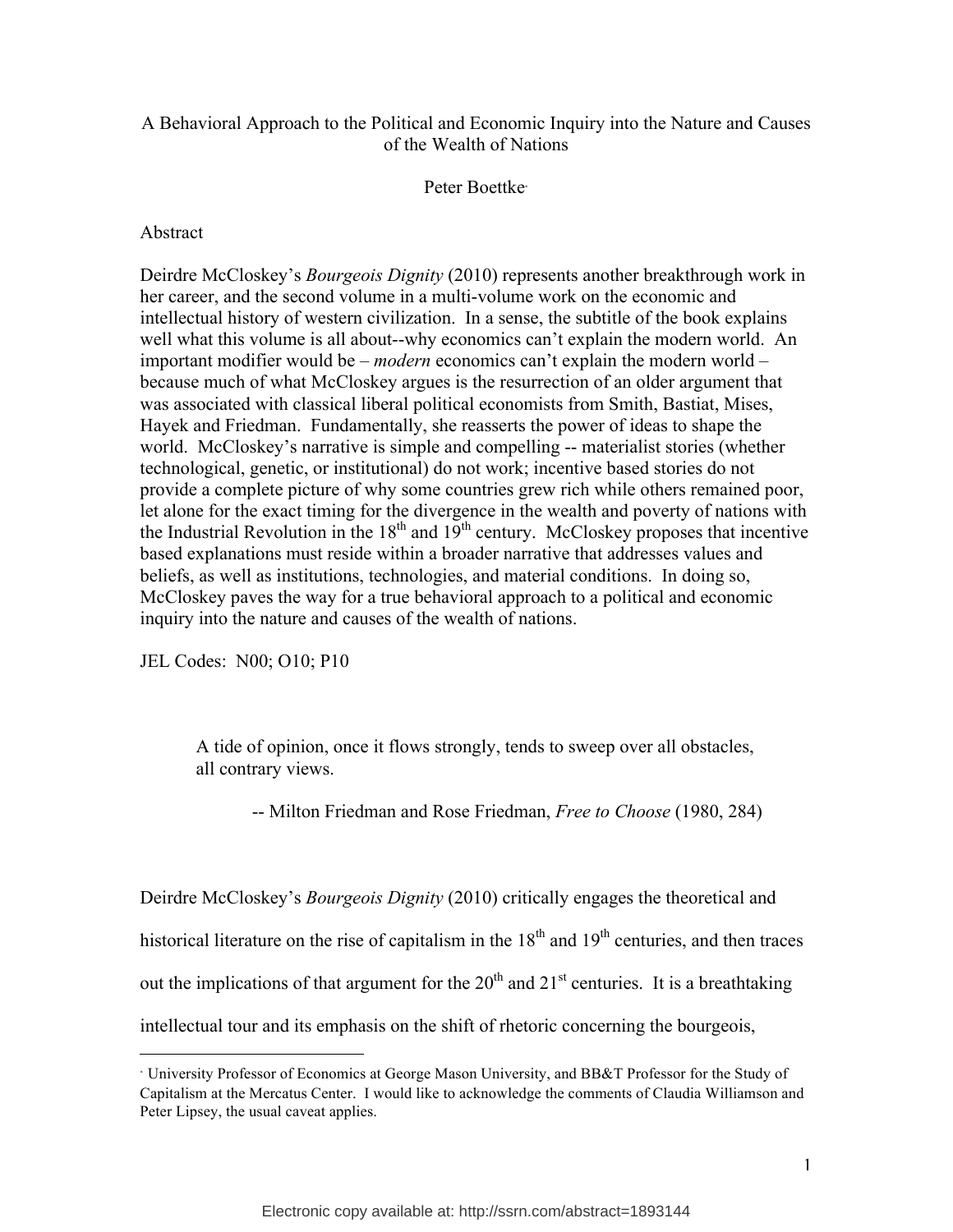commercial activity, and entrepreneurial innovation in the Dutch Republic, in Britain, in France, and in the US during the pivotal years of the Industrial Revolution is as refreshing as it is rewarding. McCloskey is a thorough historical scholar and a gifted writer. But I want to contend that she is able to persuade in her endeavor because she is a brilliant *analytical economist*. If she wasn't such a good economist, then her critique of the efforts by other economists to explain modern economic growth would be only so much "talk" about "talk" so to speak. But because she is a skilled economist, McCloskey is able to put "talk" at the center of her analytic narrative of modern economic growth and to do so convincingly. The Samuelsonian economists must be reminded of the Smithian political economy that came before, which is capable of transforming current practice precisely because it can explain more. Such an implicit endorsement of contrawhig history of ideas will run into serious resistance unless offered by a master economist $<sup>1</sup>$ </sup>

If you do a Google Scholar search for D.N. McCloskey, then you will discover soon after references to her work on the rhetoric of economics, the impressive citation impact of her work on statistical significance, her work on applied price theory, and her work on the economic history of Britain. She often says jokingly that she spent the first half of her career developing the sort of "prudence only" explanations that she now rejects, but this actually is not that accurate of a description if you read closely her work on applied price theory. Yes, Max U is a central character in her earlier manifestation as an economist, but never as the only character. And, if you read her recent work closely you will see that as much as she might want to push the boundaries of her economics

<sup>&</sup>lt;sup>1</sup> See Kenneth Boulding (1971); also see Boettke, Coyne and Leeson (2010) and references therein.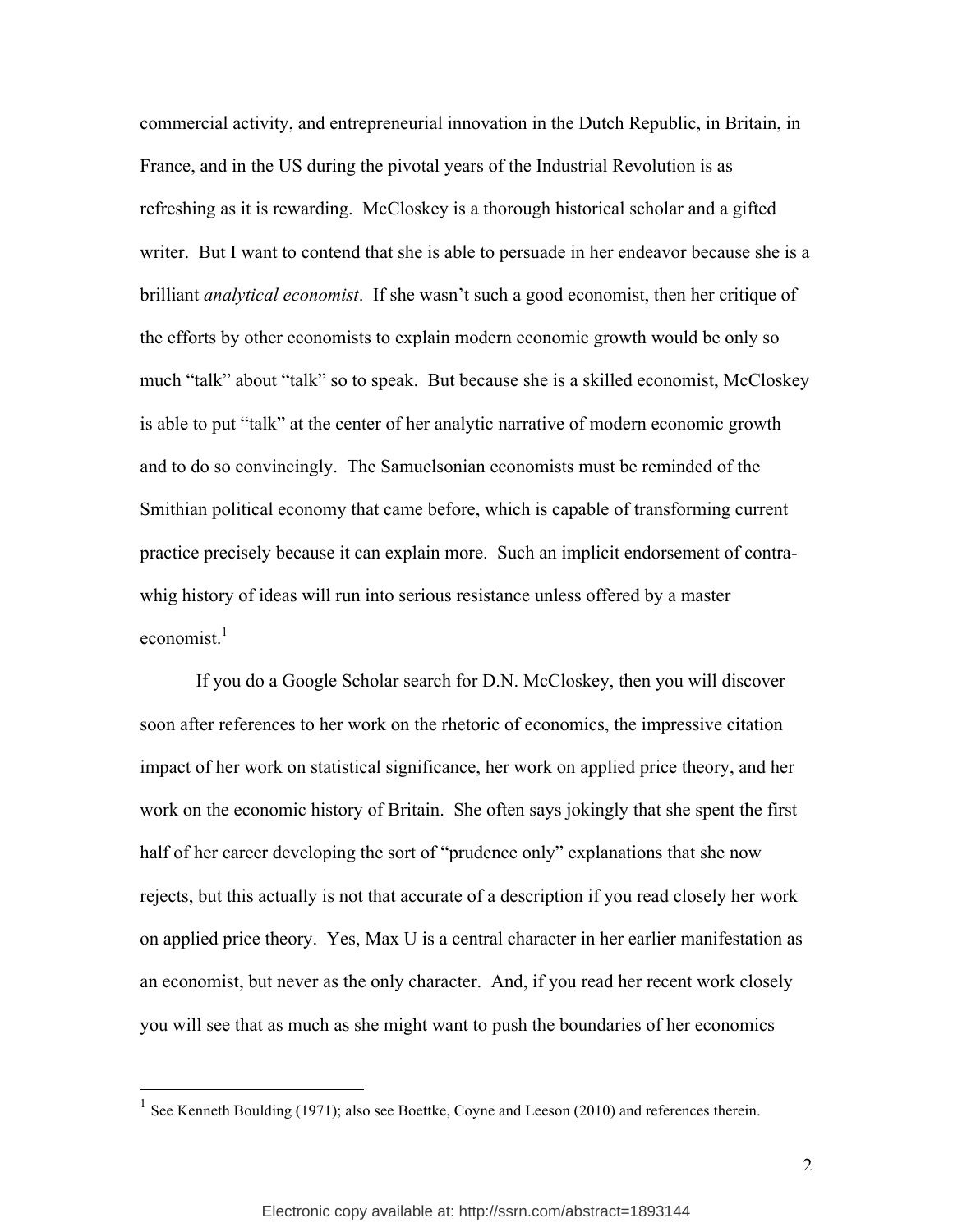theorizing, she is an economist through and through.<sup>2</sup> The unifying theme throughout McCloskey's work as an economist and economic historian are not only rational choice analytics and competitive market mechanics, but a deep and abiding appreciation for the gains from trade, the gains from innovation, and the gains from social cooperation under the division of labor. And, the unique institutional pre-requisites that are required to realize all these gains. But she is striving to place all of this human activity within its broader social and cultural context. She is situating activities within the environment of "talk" about those very activities.

McCloskey respects both Adam Smith's observation that man has a natural propensity to "truck, barter and exchange" and Thomas Hobbes's observation that life can indeed by "nasty, brutish and short" when man's propensity to rape, pillage and plunder is unchecked by either social convention or formal institutions of law and order. Which human propensity is pursued will be a function of the broader social context (including not just the pattern of institutions that are defined and enforced, but the conversation that exists about the moral legitimacy of those institutions). In short, in McCloskey's analytic narrative of the Industrial Revolution the idea that incentives matter can be found, but it isn't the main explanatory factor; and the idea that institutions matter can also be found, but again it isn't the main explanatory factor. Instead, McCloskey stresses that "ideas matter"-- and in particular the ideas that influence

 <sup>2</sup> My favorite *economistic* line in *Bourgeois Dignity* is: "If we abandon economic principles in our worrying about the environment, we can revert to \$3 a day, and live in huts on a hillock in the woods by Walden Pond, depending on our friends in town to supply us with nails and books." (2010, 450) The tradeoffs that human actors must make due to the reality of scarcity, and the prices the rely on to guide them in making those trade-offs, and the profit and loss accounting which provides the critical feedback necessary for learning are all evident in McCloskey's thinking whether she is talking about history or contemporary affairs. To this reader, McCloskey's ever-present economist makes her critique of the alternative explanations of the Industrial Revolution that much more persuasive. She is not offering a non-economic critique of economistic explanations, but an economic critique of materialist explanations that do not put the human actor at the center of the story.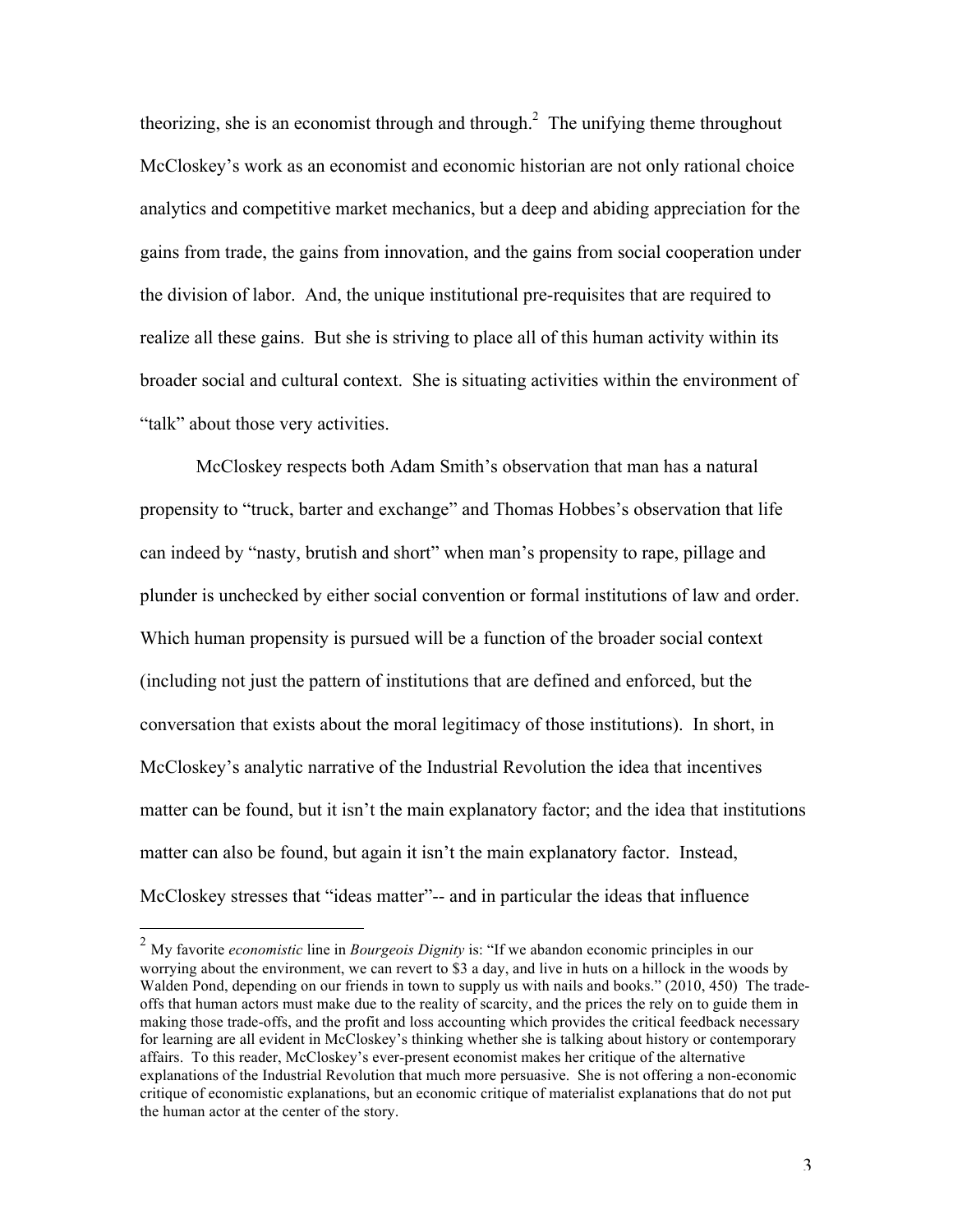political and popular "talk" about commercial life and entrepreneurial innovation. This set of human activities was attributed a sort of dignity that was unique to that time and place, and that explains the "take off". The ideas that emerged from the "talk" of 17<sup>th</sup> century Dutch Republic,  $18<sup>th</sup>$  century Britain, and  $19<sup>th</sup>$  century France and the US explains the Industrial Revolution, its spread and its transformation of the modern world. The rise of science contributed; the conflation of science, technological innovation, and commercial entrepreneurship contributed; the improvement of the quality of institutions that lowered the risk of appropriation contributed; the expansion of trade contributed; BUT the cause was a widespread and significant shift in public opinion about the life and activities of the bourgeoisie that unleashed all those contributing factors to produce the Industrial Revolution and change the course of modern history.

In *The Bourgeois Virtues* (2006), McCloskey had explained the search for a morality for the commercial society to contrast with the ancient virtues of the warrior or hero culture, or the Christian virtues of faith, hope and charity. She also revealed her concern with the caricature of economists as offering "Prudence Only" explanations. But of course Adam Smith wasn't a prudence only theorist. In a review of *The Bourgeois Virtues*, I argued that perhaps the best way to understand McCloskey's contribution is to see her book as the book Adam Smith would have written had he combined *The Theory of Moral Sentiments* and *The Wealth of Nations* into one book. (see Boettke 2007)

McCloskey also demonstrates in *The Bourgeois Virtues* that traditional society as opposed to commercial society did not exhibit such a moral life. (see McCloskey 2006, 139-148) There are no moral bonus points for living in poverty, squalor and ignorance. Modernity is a blessing, not a curse. The village was not a place of harmony, but one of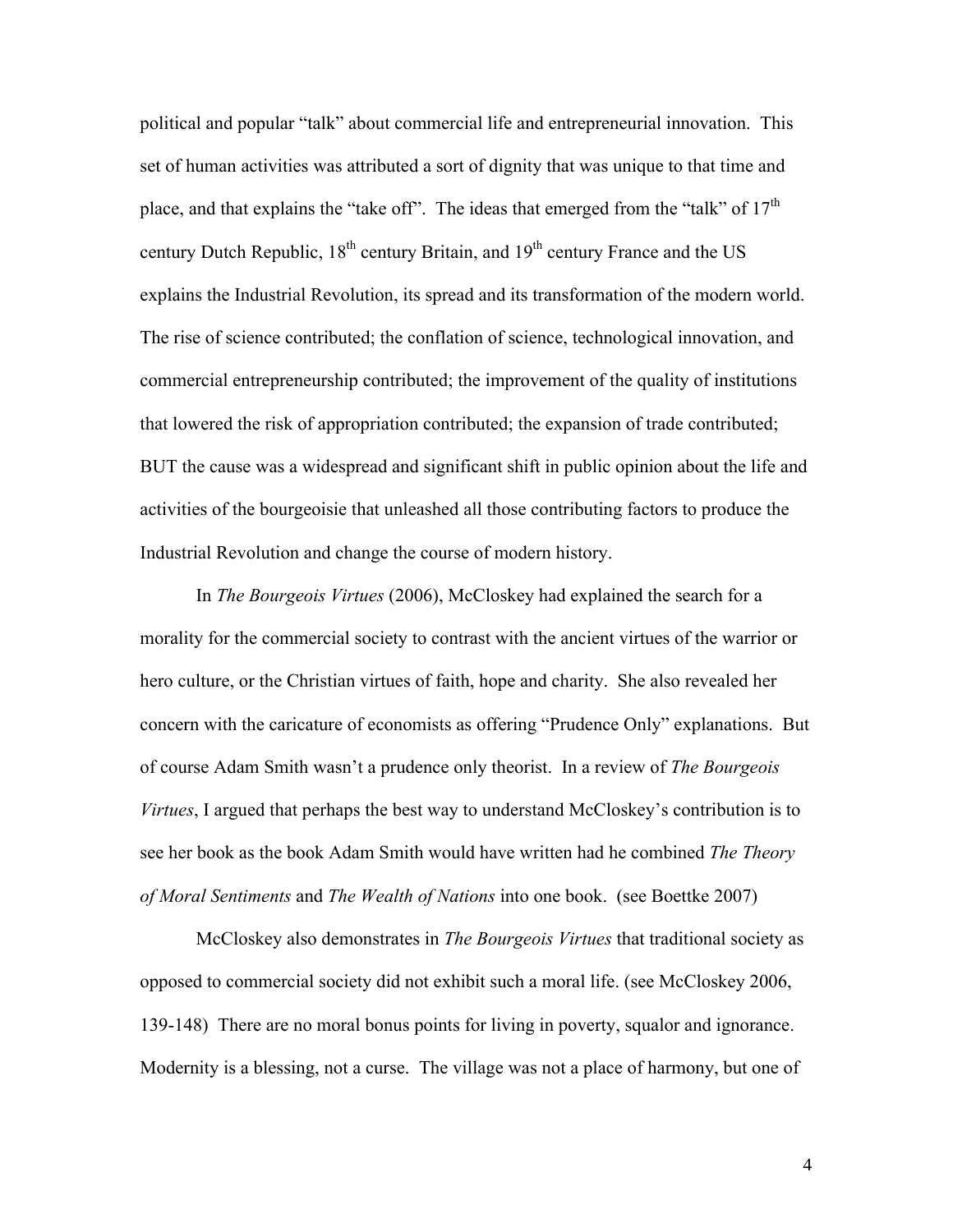conflict, murder, rape, and theft. Commercial life, on the other hand, civilized man and provided mankind with amazing material means to pursue ends from the highest ideals to the basest of desires. Capitalism, she argues, does not need to be radically modified, let alone abolished, for it to be moral. "In a fallen world," she wrote, "the bourgeois life is not perfect. But it's better than any alternatives." (2006, 1)

McCloskey's *Bourgeois Virtues* and *Bourgeois Dignity* can be seen as making the critical Hayekian point that an economist who only knows economics is not only a poor social scientist but perhaps an outright danger to the society he or she populates. But she also can be read as pointing out that the only thing more dangerous than an economist who knows only economics might be a moral philosopher who knows no economics whatsoever. Moral philosophy cannot answer the questions that can be answered only with factual inquiry. And the logic of economic analysis cannot be dismissed solely because it doesn't confirm the prejudices of the clerisy. McCloskey's call is for a *humanomics*. 3 In other contexts, I have described Elinor Ostrom's work as rational choice as if the choosers were human, and institutional analysis as if history mattered.<sup>4</sup> On this, as in many other areas, Elinor and Deirdre are working along similar, though separate lines, of inquiry into the human condition and how we can come to live better together through social processes of communication and cooperation. This is the true behavioral approach to political economy, not the currently fashionable effort to highlight how human foibles lead to deviations from the Max U model of man. Rather than anomalies, a behavioral approach to political economy treats human actors as fallible but

 $3$  Bart Wilson, of Chapman University, and a close collaborator of Vernon Smith, and an associate with McCloskey uses that label to describe the work he is doing mixing literature, economics, and experiments.

<sup>&</sup>lt;sup>4</sup> See my overview work on the Ostrom's research program in Boettke and Coyne (2005), Aligica and Boettke (2009) and also Boettke (2010a).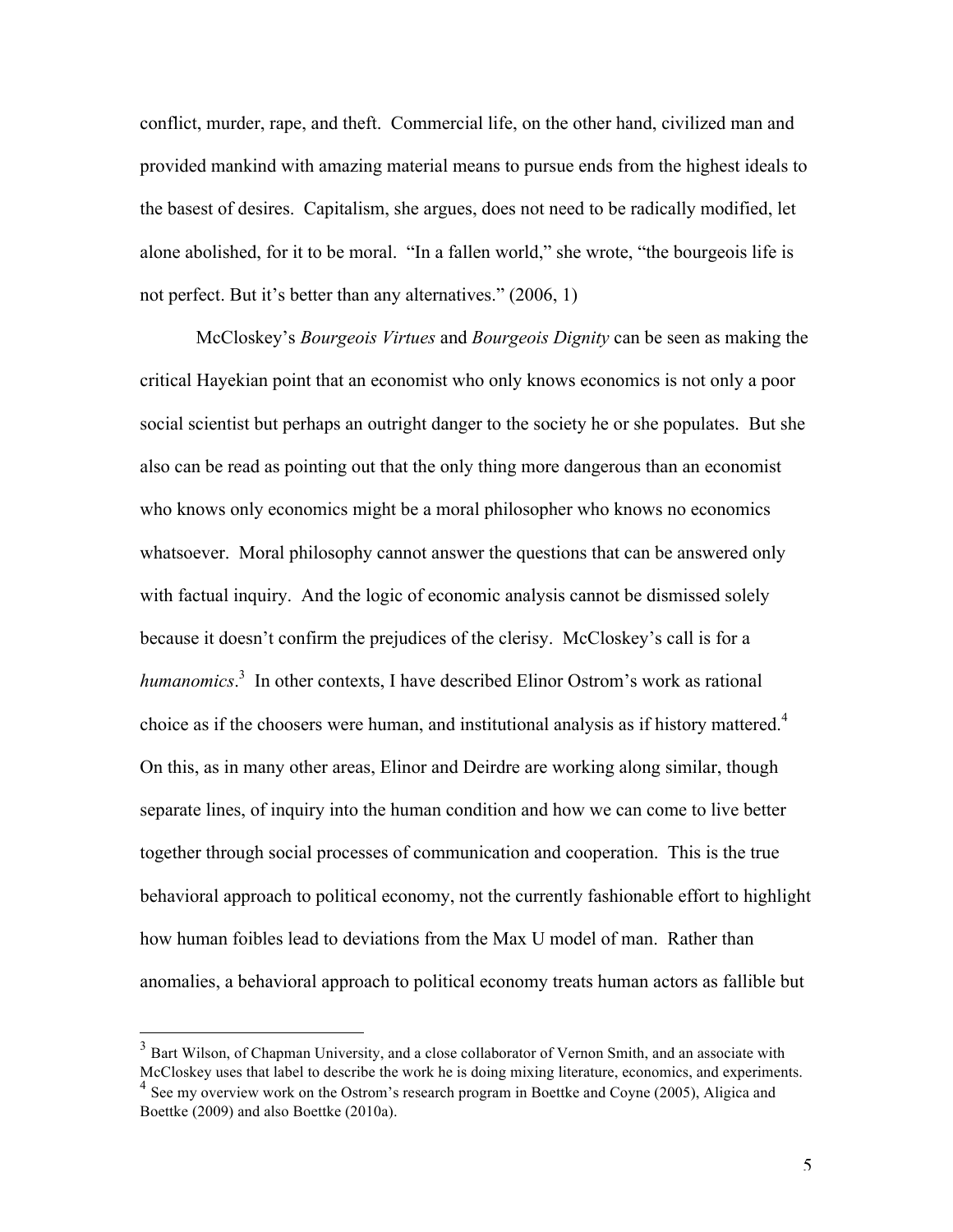capable, who interact with other fallible but capable human actors and enter into economic and social relations with one another in specific institutional ecologies. The behavioral approach to which I am attributing McCloskey's work on virtues, beliefs, attitudes, and public opinion about the bourgeois life is in the same intellectual vein as that laid out by Vernon Smith in his Nobel Lecture where he contrasted constructivist and ecological rationality. (see Smith 2003) The behavioral approach of Smith, Ostrom and McCloskey is ecological and eschews constructivism, just as Adam Smith, David Hume, and F. A. Hayek did before them.

But let's get back to my main contention in this essay, and that is that McCloskey's work can be seen as a behavioral approach to *the political and economic inquiry into the nature and causes of the wealth of nations*. David Hume long ago argued that civil society required for its operation three core principles: private property, the keeping of promises embedded in contracts, and the transference of property by consent. One way to think about McCloskey's argument is that widely held public opinion legitimates or condemns certain values, beliefs and actions associated with Hume's property, contract and consent condition. I have argued in an essay on the role of spiritual capital in economic development that the underlying values and beliefs in a society either lowers or raises the transaction costs associated with economic exchange relations. (see Boettke 2010b) When the widely held values and beliefs in a community align with property, contract and consent, then exchange relationships do not depend for their existence on the formal apparatus of law and order. In such a society the costs of formal enforcement are lower, and specialization and exchange can spread relatively unimpeded. But in a society where every exchange can only be undertaken through the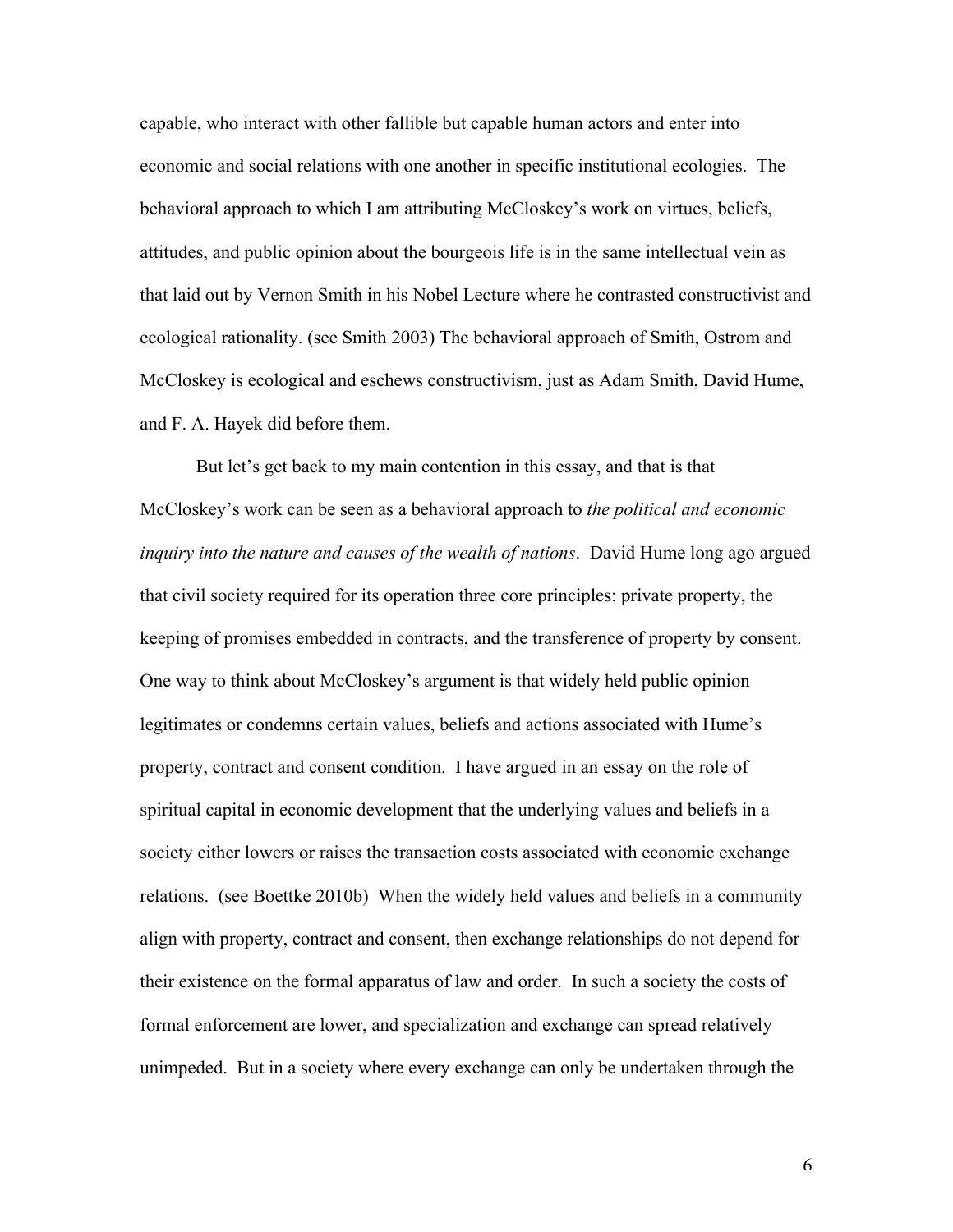watchful eye of the formal apparatus of coercion (police and courts; or the watchful eye of the moralist whether priest, rabbi, or imam), then specialization and exchange will have a limited span (at least in the official above ground economy.)

McCloskey's narrative of modern economic growth is not focused on the mechanics of economic growth-- neither the division of labor, nor technological innovation, and not even the development of a tolerable administration of justice (institutions!). McCloskey's narrative of modern economic growth is ultimately about the spiritual in economic growth.<sup>5</sup> I am not sure if she would agree with my language choice since she focuses on the rhetoric and the active "talk", but basically she is arguing that when commercial activity is not only legitimated, but applauded, by the people (including but not limited to the elites) in any specific society at any specific time, then the mechanics of economic development will be unleashed. In other words, the cause of economic development is ideas that give dignity to the bourgeoisie, while the various mechanisms through which economic development is realized are unleashed due to shifts in ideas. As McCloskey goes to great pains to point out, the timing and the historical specifics do not align to simply rely on the mechanisms alone to tell the story of modern economic growth. But a documented shift in ideas in each of the particular national circumstances does, and the same can be seen she argues in the contemporary world when we look at China and India. When the ancient virtues of the warrior are supplanted by the commercial virtues of the bourgeoisie, economic growth follows. Modern civilization is a consequence of ideas, and its biggest threat is ideas. This is why the

<sup>&</sup>lt;sup>5</sup> "In 1776 Adam Smith," McCloskey (2010, 397) writes, "who invented sociology as much as economics, called the new amalgam 'the obvious and simple system of natural liberty.' But my point, and his, is that, astonishingly, the system was not considered 'obvious and simple' until the eighteenth century." The granting of dignity and liberty to the bourgeois is what shifted, and that is what McCloskey documents.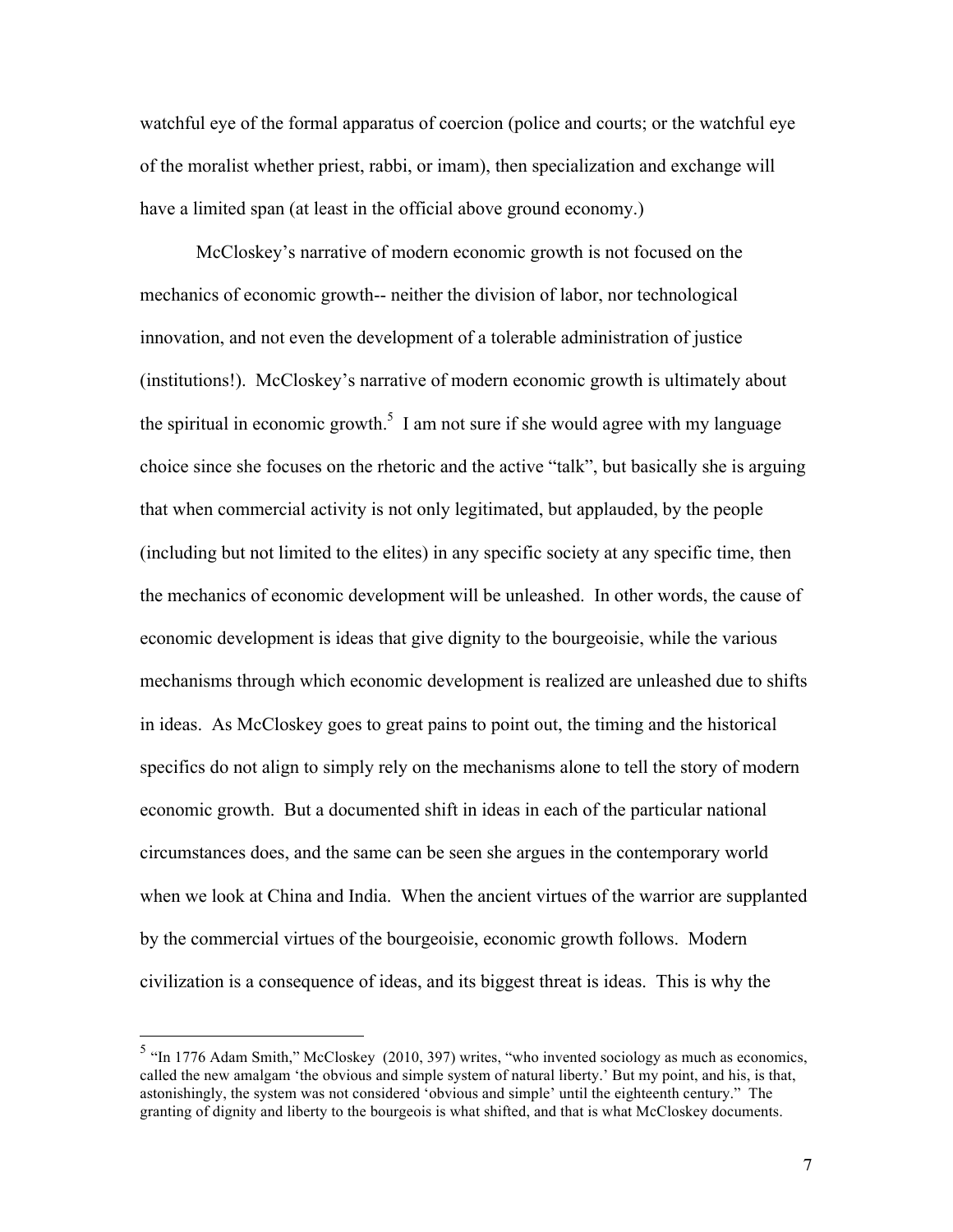central message of *The Bourgeois Virtues* is so vital for setting the stage for the argument in *Bourgeois Dignity*. McCloskey's work strongly affirms the wonderfully worded passage of Keynes (1936, 383) on the power of ideas to shape the world in which we live:

The ideas of economists and political philosophers, both when they are right and when they are wrong, are more powerful than is commonly understood. *Indeed the world is ruled by little else*. Practical men, who believe themselves to be quite exempt from any intellectual influence, are usually the slaves of some defunct economist. Madmen in authority, who hear voices in the air, are distilling their frenzy from some academic scribbler of a few years back. (emphasis added)

"Language," Mises (1949, 177) wrote, "is a tool of thinking as it is a tool of social action." Beliefs and expectations give rise to actions, and actions result in consequences. And, all of human action takes place within social and cultural contexts. The problem with modern Samuelsonian economics is that it has proceeded as if man is disembodied from context. The history of the modern institutionalist counter-revolution in economics --public choice, property rights, law and economics, new economic history, market process theory, etc.-- is the history of the long trek back from the institutionally antiseptic theory of Samuelsonian economics. But as the German philosopher and sociologists, Hans Albert (1979) warned his friends in the New Institutionalist movement, neoclassical economics will never be able to repair its institutional deficiency until it repairs its behavioral deficiency. In McCloskey's language, Max U cannot be the central character of economics if we hope to have an institutionally and historically informed narrative of the modern economic world, let alone one that gives primary status to ideas. When McCloskey (2010, 297) points to Doug North, of all people, as still being a Samuelsonian economist down to his wing-tipped shoes, I believe she is making the same point as Hans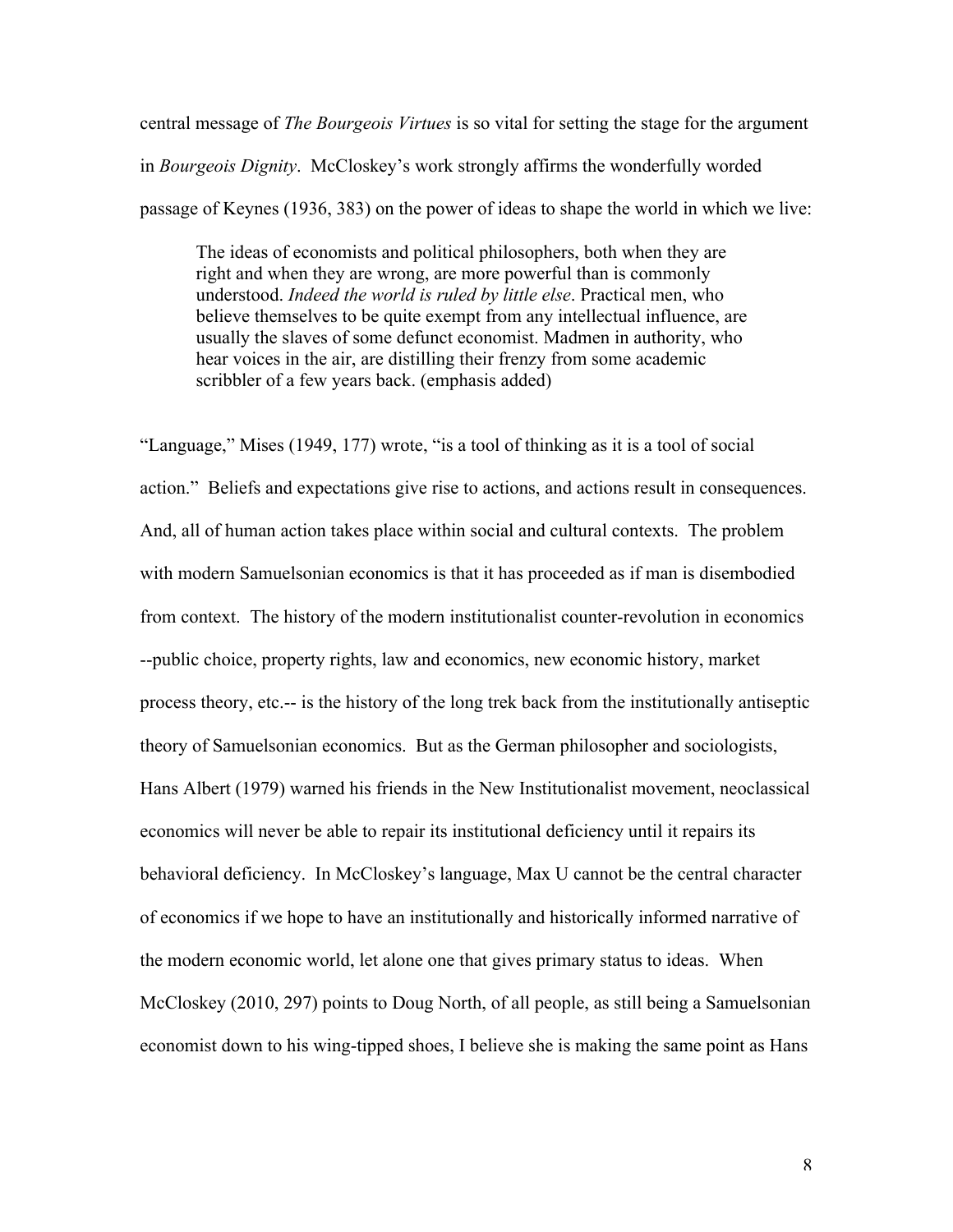Albert made.<sup>6</sup> This is, of course, that same point Mises made at the very beginning of *Human Action* (1949, 1-142), though most critics focus exclusively on his methodological pronouncements, rather than the substantive claims he is making about economic analysis. In those early pages of his treatise, Mises explains why the closed model of man does not suffice to capture the human actor in society. The argument in *Human Action* attempts to spell out clearly why the maximizing model of man and the perfectly competitive model of the market is incapable of providing an understanding of the choosing actor and the dynamic entrepreneurial economy, and as such cannot engage in the sort of comparative institutional analysis which has been the hallmark of economic thinking since Smith explained the failure of Mercantilism and the success of free trade, or Say explained the self-correcting capacity of the market, or Mill explained the amazing resiliency of free economies to bounce back after either natural disasters (such as fire, earthquakes or floods) or man-made disasters (such as war). It was precisely because modern technical economics had adopted the closed model of man, that economists were blind to the consequences of socialism with respect to social cooperation under the division of labor that Mises had identified with the problem of economic calculation under collective property. It was also the case, as Mises attempted to show, that with a closed model of man and an equilibrium theory of the market, the insidious role that the manipulation of money and credit had on the economic system would be hidden from view. But following the logic of the Misesian argument would take us too far afield for

 $<sup>6</sup>$  It is ironic that McCloskey has focused her critical attention so sharply on North. North's work on</sup> "mental models" and in particular the turn toward cognitive science and away from the strict neoclassical model of choice should be more in line with McCloskey's emphasis. Her critique, in my opinion, is more appropriate for *Structure and Change in Economic History* (1981) and less so for works such as *Understanding the Process of Economic Change* (2005).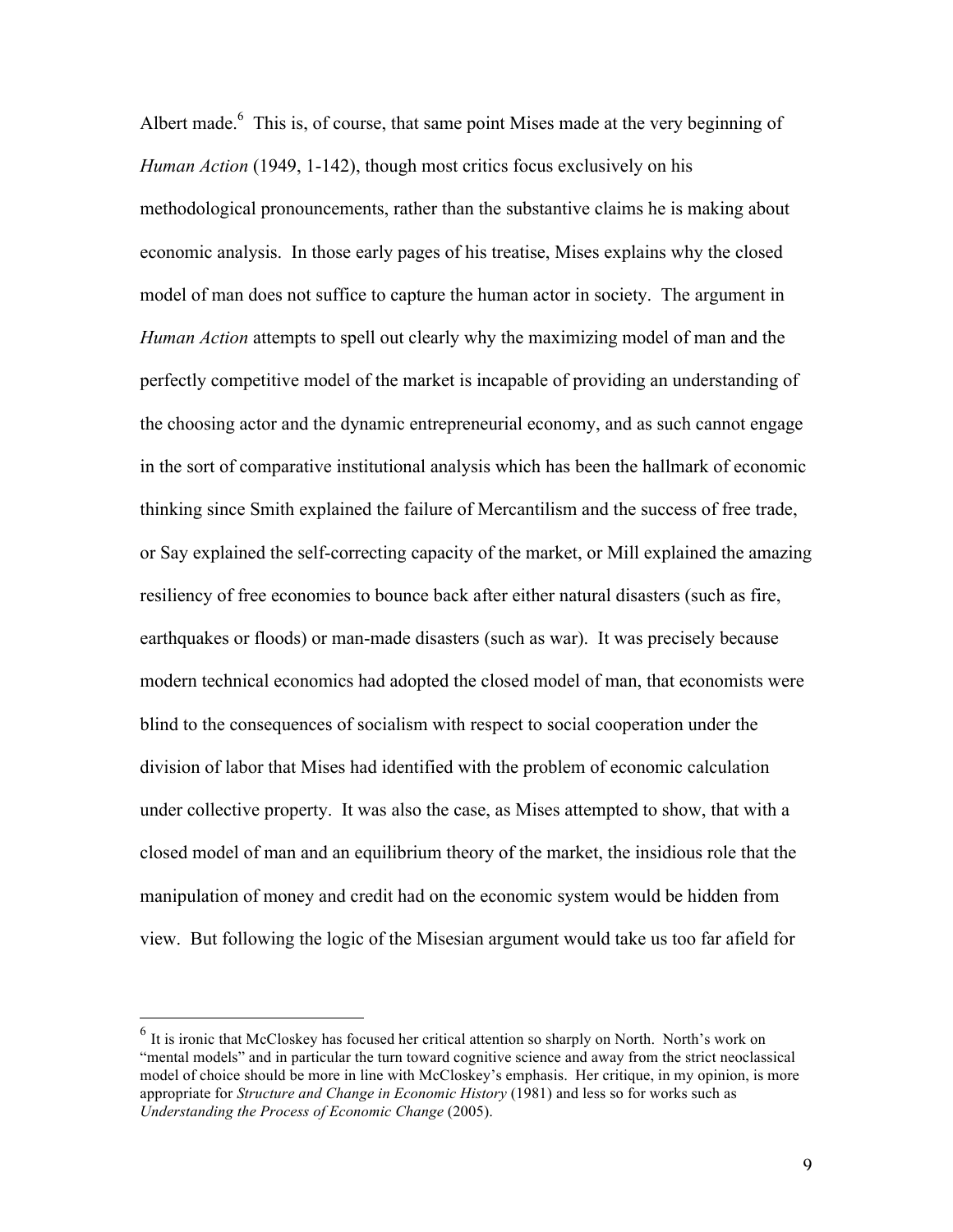the task at hand<sup>7</sup> – the assessment of McCloskey's case for a behavioral approach to the economic inquiry into the nature and causes of the wealth of nations. For our purposes, the bottom line is that Max U just doesn't work in the study of human action, though it might work in a toy economy populated by robots. Samuelsonian economics (whether practiced at MIT or Chicago) is the economics of toy economies, not the economics of real economies that exist in time and in particular places. Max U is indistinguishable from other animals – rats and pigeons, etc. – but the human animal that populates historical economies reasons, the human animal speaks, the human animal forms friendships, forges political alliances, gossips with their neighbors, and forms world views. Those world views shape social relations as they help form the understandings of cause and effect in human action. Robots don't have ideas, they don't *act*. Human's *act*; human's *believe*; human's *live* in historical circumstances. It is human actors that are free and responsible beings, who participate and try to prosper in a free market economy, and who strive to live within and be actively engaged in caring communities. It is human actors that come up with new ideas, recognize the gains from trade and the gains from innovation, and act upon the opportunity for those gains by engaging in enterprise. As economists we want to study human economies, not toy economies. This is what McCloskey is talking about when she speaks of *humanomics*, and it is reflected in her analytic narrative about how the critical juncture in the modern world was the sudden attribution of dignity to the bourgeois life provided the fuel that unleashed capitalism and transformed the world. When dignity and liberty are for ordinary people extraordinary things can happen, and did happen in the  $17<sup>th</sup>$ ,  $18<sup>th</sup>$  and  $19<sup>th</sup>$  century. McCloskey is even

 $<sup>7</sup>$  However, the reader should consult the brilliant discussion of the implications of the closed and single-</sup> exit theories in contrast to open and process theories found in Richard Wagner's *Mind, Society and Human Action* (2010).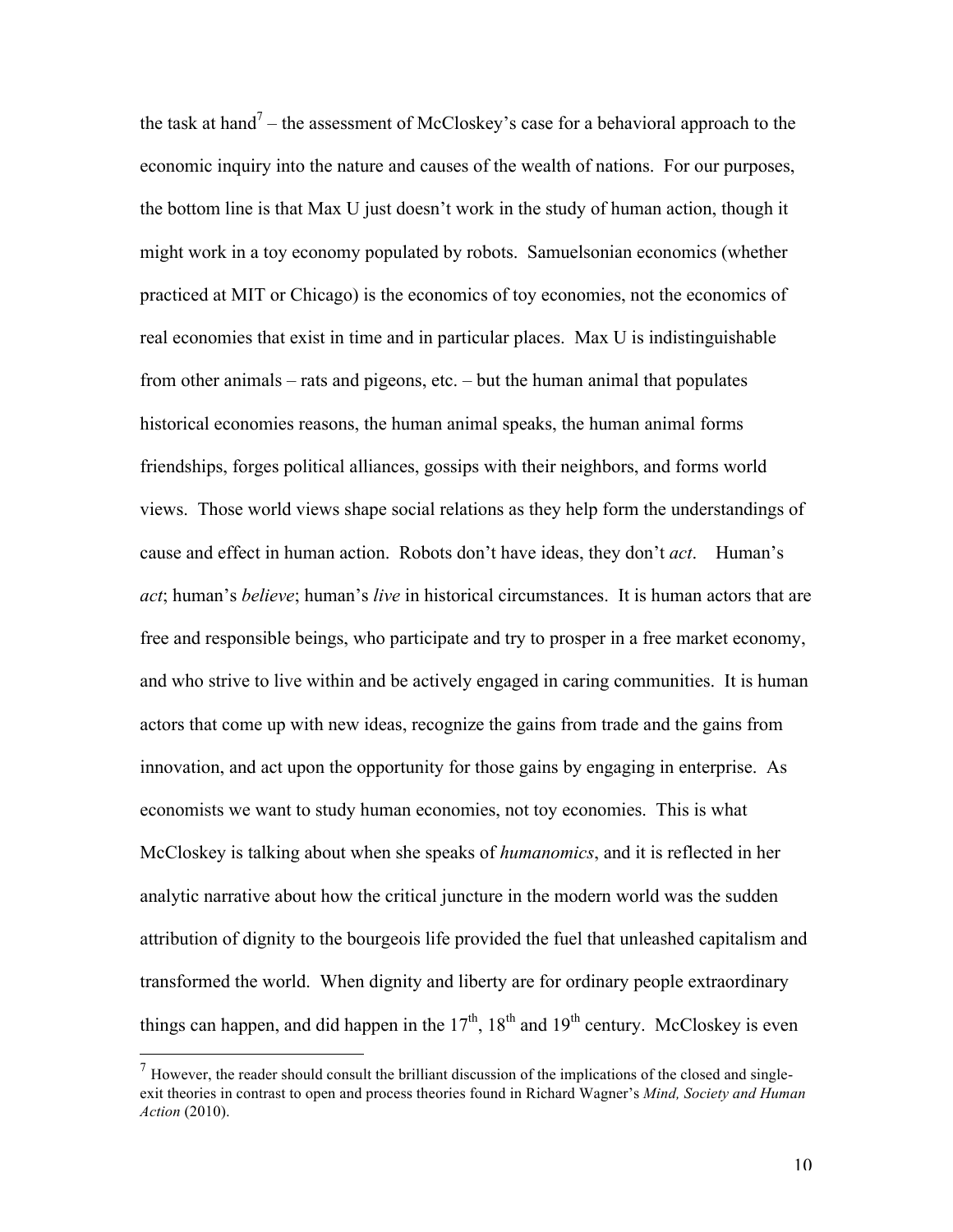willing to put the chain of combustible forces in an easy to read form for the modern economist. (see 2010, 406ff)

Deirdre McCloskey's *Bourgeois Dignity* is an amazing tour through the facts and theories concerning the Industrial Revolution as well as modern economic growth. Her emphasis is on ideas, and in particular the spread of ideas related to the dignity of the bourgeois life. Entrepreneurial activity – both in terms of the art of the deal and the innovative impulse – must be embedded within an ideology that not only respects it but encourages it as a worthy vocational calling for the best and the brightest to pursue. It has to be widely understood that tinkering with technologies and trading in goods and services can improve the lives of the masses if permitted. Economic science is about logic and evidence, and economic life (the bargaining over resources and the seeking of profit) will exist whether economists understand it or not. But the widespread development of economic life does require ideas that legitimate and identify the activities associated with economic life as morally worthy endeavors.

A central message of economics from Smith to Hayek has been that we do not have to understand in order to have and benefit from the spontaneous order of the market. But a central message of Smith, Ricardo, Say, Mill, Mises and Hayek has been that while it may not be essential to understand in order to have, it very well may be essential to cultivate an understanding of the spontaneous order of the market among the population in order to sustain that order and realize its benefits on a wide scale. This enlisting of the economist in the "battle of ideas" over economic freedom and economic prosperity was central to the careers of Smith, Say and Bastiat, Mises and Hayek, Friedman, thought not Stigler, but certainly Buchanan. Deirdre McCloskey joins that list of those contributing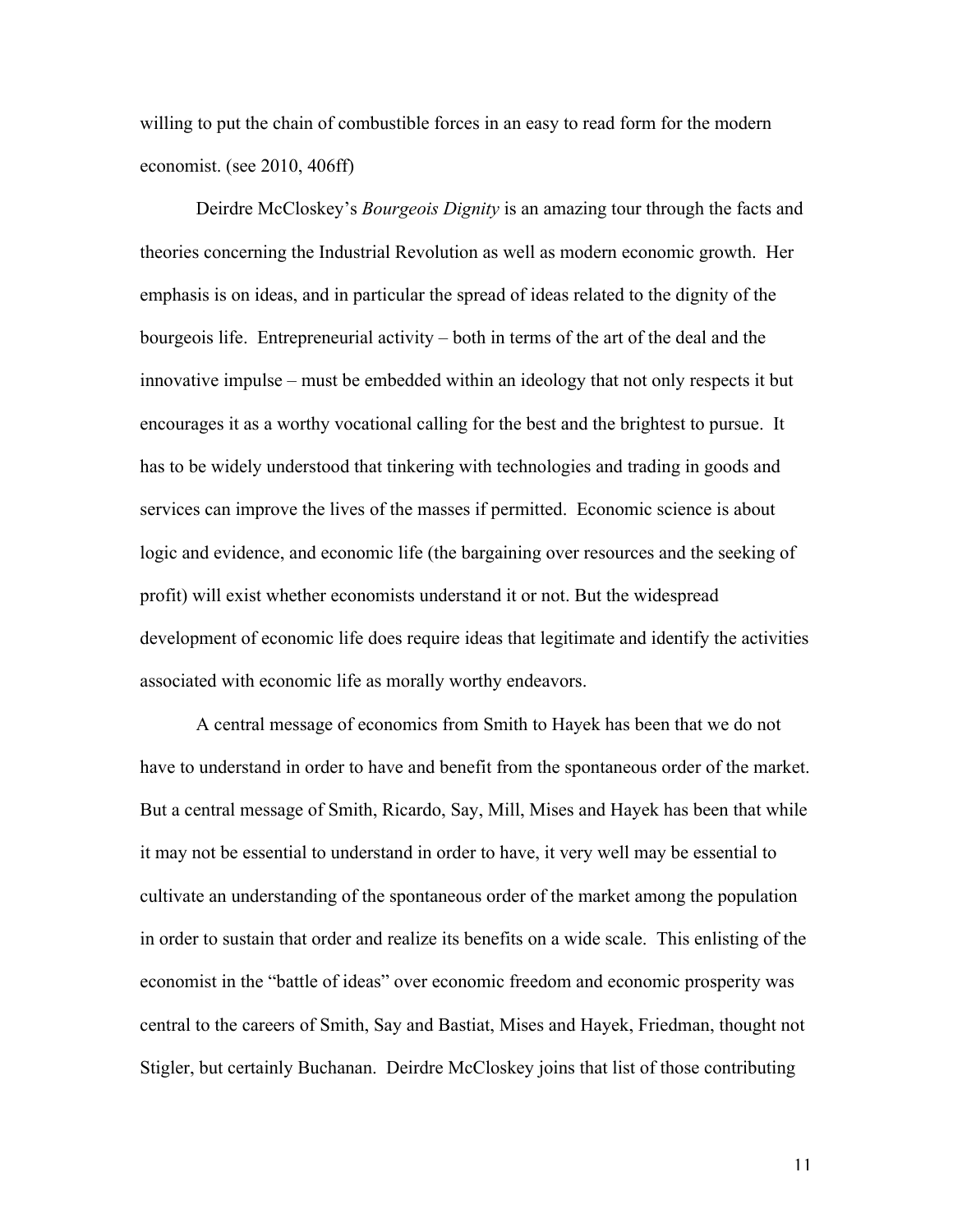to our understanding of the relationship between economic freedom (and the dignity and liberty it affords to ordinary people) and the wealth and poverty of nations.

McCloskey not only contributes to our scholarly understanding in a significant way by tackling one of the great mysteries of the sciences of man – the Rise of the West- but joins the contemporary battle of ideas with her multi-volume works on capitalism. When bourgeois virtues do not thrive, she documents, the results are very sad indeed for the people. This point about the importance of ideas to shape the world is worthy of several volumes of writings, and hours of lectures to make sure the message is effectively communicated – *who and what societies attribute in their "talk" are to be dignified and granted liberty to matters for human welfare*. When the bourgeoisie are accorded dignity and liberty, the least advantaged among us are made significantly better off and the society as a whole achieves a level of material well-being that seems impossible to our ancestors. McCloskey's task is two-fold: we have to cultivate in our broader culture a new "talk" about the bourgeoisie, commercial life, and entrepreneurial innovation; and, we have to reorient political economy and historical scholarship away from an exclusive focus on resources and ruthless efficiency and towards the humanistic science of man "that honors number and word, interest and rhetoric, behavior and meaning" (2010, 450) must be praised and encouraged --- and accorded the dignity and liberty of inquiry that will encourage such scientific and scholarly entrepreneurship among contemporary economists and political economists.

Congratulations to Deirdre McCloskey for another amazing contribution, and I for one cannot wait for the *Bourgeois Re-Evaluation* to appear in print and to continue her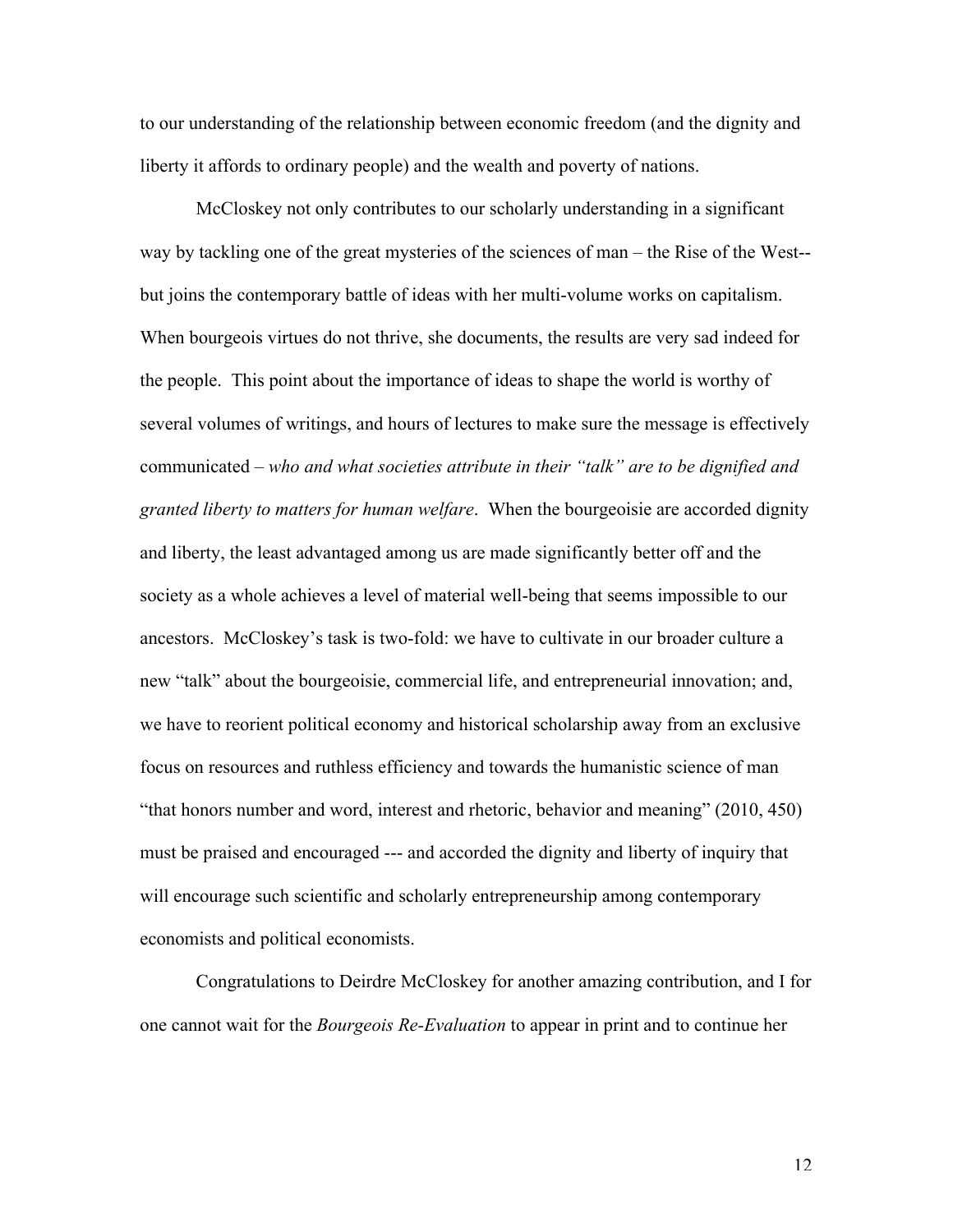effort to forge a behavioral approach to the political and economic inquiry into the nature and causes of the wealth of nations.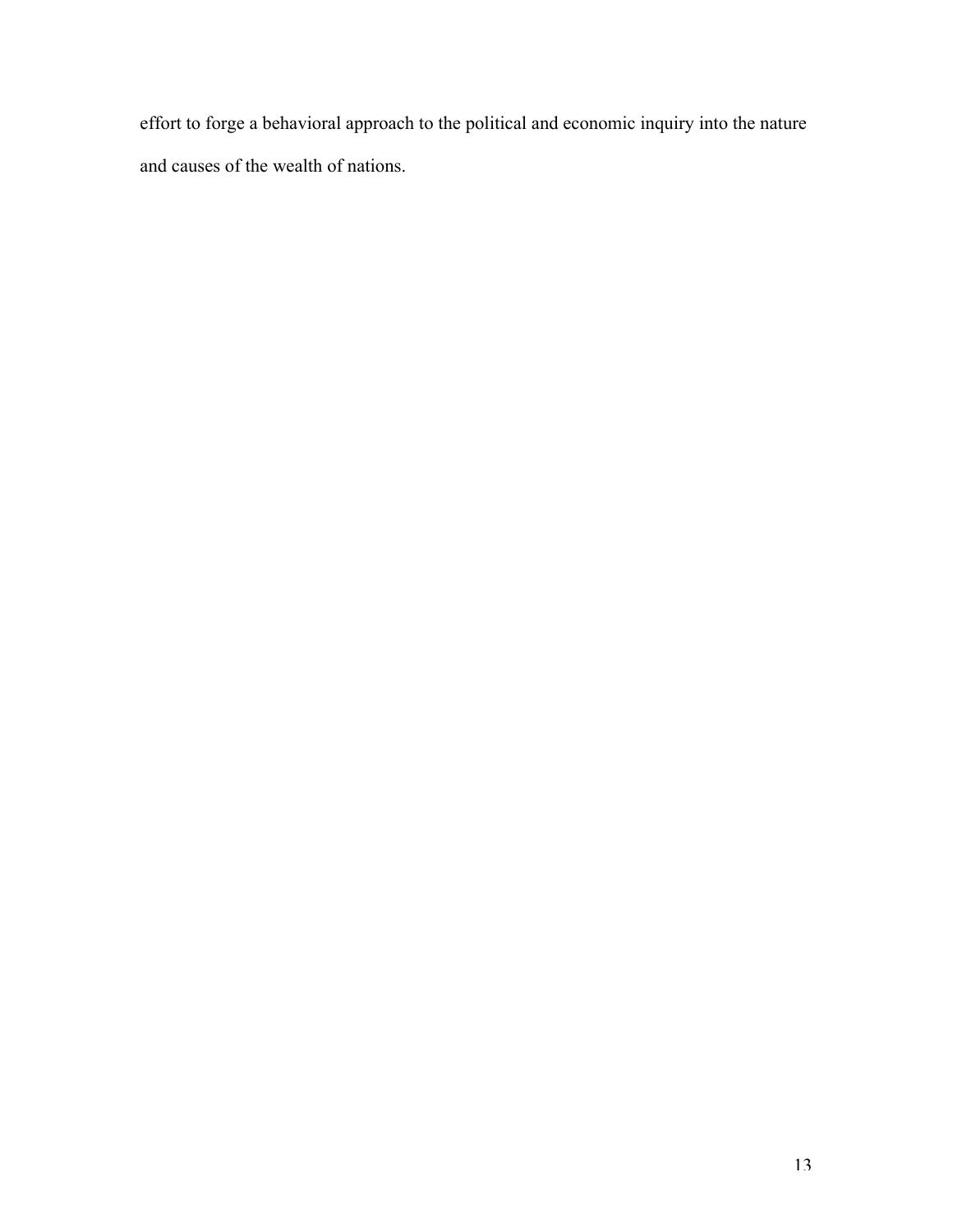References

- Albert, H. 1979. "The Economic Tradition: Economics as a Research Programme for the Theoretical Social Sciences," in Karl Bruner, ed., *Economics and Social Institutions*. Boston: Kluwer Academic Publishers.
- Aligica, P and Peter Boettke. 2009. *Challenging the Institutional Analysis of Development: The Bloomington School*. New York: Routledge.
- Boettke, P. 2007. "*Deirdre McCloskey's The Bourgeois Virtues*," *Economic Affairs* (March).
- Boettke, P. 2010a. "Is The Only Form of 'Reasonable Regulation' Self-Regulation?," *Public Choice*, 143.
- Boettke, P. 2010b. "Spiritual Capital and Economic Development: An Overview," in Peter Berger and Gordon Redding, eds., *The Hidden Form of Capital: Spiritual Influences in Societal Progress*. New York: Anthem Press.
- Boettke, P. and Christopher Coyne. 2005. "Methodological Individualism, Spontaneous Order and the Research Program of the Workshop in Political Theory and Policy Analysis," *Journal of Economic Behavior and Organization*, 57.
- Boettke, P., Christopher Coyne and Peter Leeson. 2010. "Contra-Whig History and the Problem of the Endogenous Past," GMU Working Paper.
- Boulding, K. 1971. "After Samuelson, Who Needs Adam Smith?," *History of Political Economy*, 3 (2).
- Friedman, M. and Rose Friedman. *Free to Choose*. New York: Harcourt Brace Javanovich.
- Keynes, J. M. 1936. *The General Theory of Employment, Interest and Money.* New York: Harcourt Brace Jovanovich.
- McCloskey, D. N. 2006. *The Bourgeois Virtues*. Chicago: University of Chicago Press.
- McCloskey, D. N. 2010. *Bourgeois Dignity*. Chicago: University of Chicago Press.
- Mises, L. 1949. *Human Action: A Treatise on Economics*. New Haven, CT: Yale University Press.
- North, D. 1981. *Structure and Change in Economic History*. New York: Norton.
- North, D. 2005. *Understanding the Process of Economic Change*. Princeton: Princeton University Press.